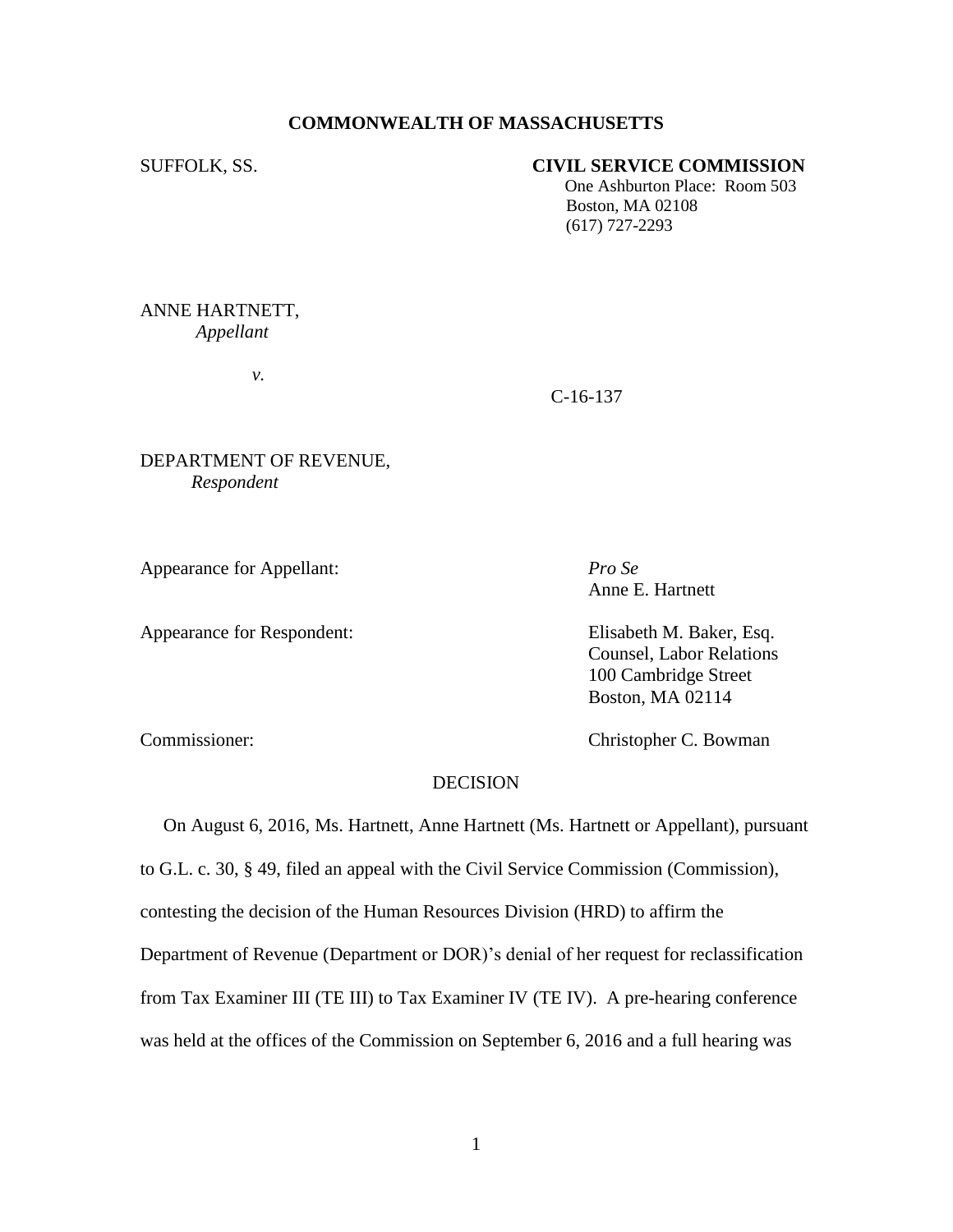held at the same location on October 3, 2016.<sup>1</sup> Additional testimony was provided by conference call of the Parties on October 6, 2016. I subsequently re-opened the hearing to take additional testimony at the offices of the Commission on February 2, 2017. The full hearing was digitally recorded and both parties were provided with CDs of the hearing, one for each day.<sup>2</sup>

# **FINDINGS OF FACT:**

 I entered the following exhibits into evidence: Respondent Exhibits 1-11; 13-17; and Appellant Exhibits A-I; K-P. I also left the record open for one (1) additional exhibit, which I received and marked as Respondent Exhibit 16. Based on these exhibits, the testimony of the following witnesses:

## *For DOR*:

- Karen Sheehan, Manager, Non-Filer Unit in the Trustee Tax Bureau of the Department of Revenue's Audit Division;
- Geralyn Page, Manager, Classification Unit Department of Revenue's Human Capital Development Group;
- Sandra Antonucci, Classification Analyst, Department of Revenue;

# *For Ms. Hartnett*:

 $\overline{a}$ 

• Anne Hartnett, Appellant

and taking administrative notice of all matters filed in the case, and pertinent rules,

statutes, regulations, case law, policies, and reasonable inferences from the credible

evidence; a preponderance of credible evidence establishes the following facts:

<sup>&</sup>lt;sup>1</sup> The Standard Adjudicatory Rules of Practice and Procedure, 801 CMR §§ 1.00 (formal rules) apply to adjudications before the Commission with Chapter 31 or any Commission rules taking precedence.

 $2<sup>2</sup>$  If there is a judicial appeal of this decision, the plaintiff in the judicial appeal would be obligated to supply the court with a transcript of this hearing to the extent that he/she wishes to challenge the decision as unsupported by substantial evidence, arbitrary or capricious, or an abuse of discretion. In such cases, this CD should be used by the plaintiff in the judicial appeal to transcribe the recording into a written transcript.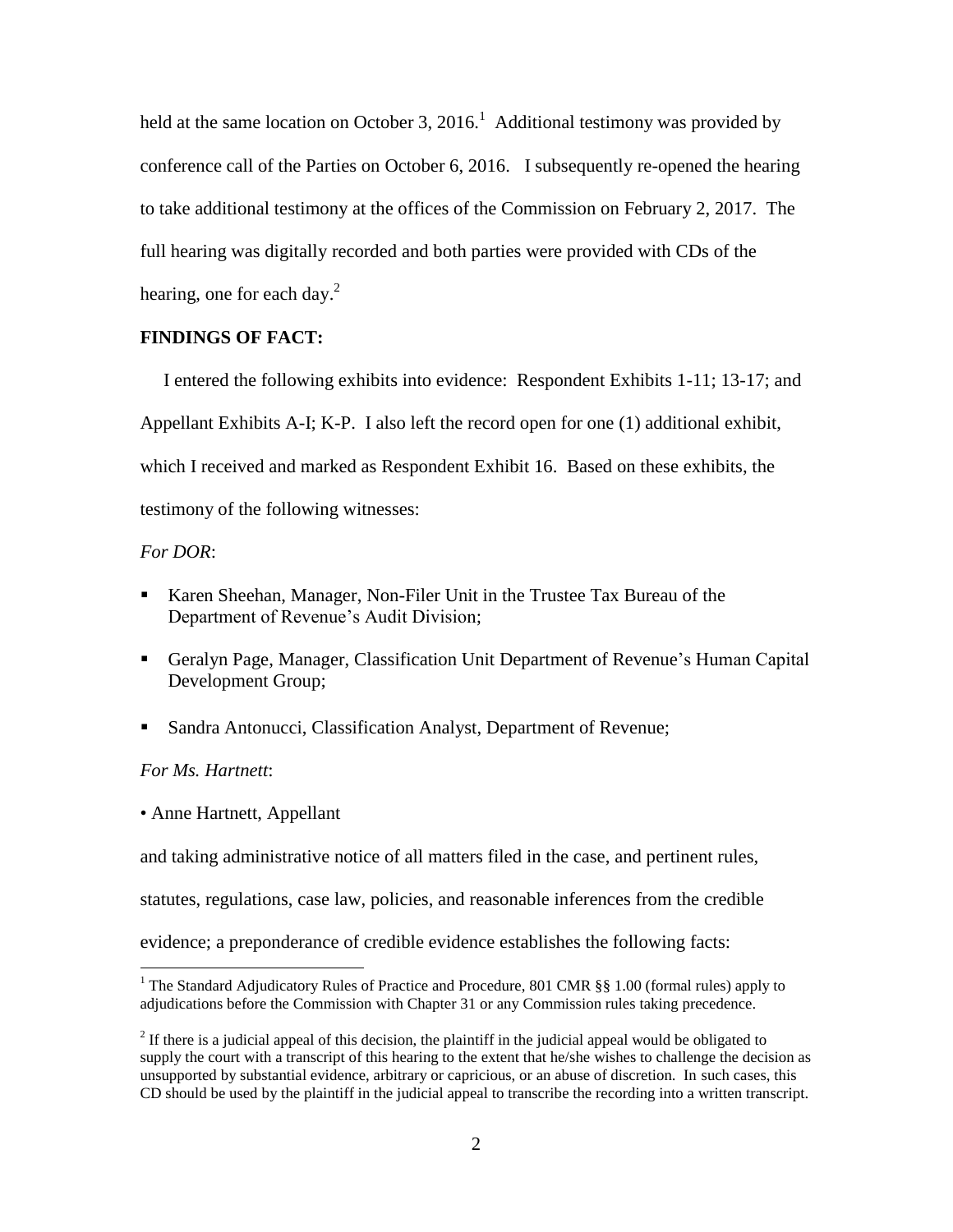- 1. Ms. Hartnett is employed with DOR in the Filing Enforcement Unit of its Trustee Tax Bureau within the Audit Division, and is classified as a Tax Examiner III (TE III). (Exhibits 4 & 14; Testimony of Sheehan)
- 2. Ms. Hartnett began her employment with DOR as a TE I in 1987. (Stipulated Fact)
- 3. In 1993, Ms. Hartnett was promoted to the title of TE II and in 1997 was promoted to the title of TE III. (Respondent's Pre-Hearing Memorandum)

# *Prior Appeal*

- 4. In 2005, the Commission previously denied Ms. Hartnett's appeal of her TE III classification, in which she was seeking the title of TE IV. That prior Commission decision was based, in part, on the conclusion that: "Ms. Hartnett did not perform the level distinguishing duty of a TE IV formulated in February 2002 because she did not have authority to make accounting adjustments in excess of \$10,000. Ms. Hartnett was authorized only to make accounting adjustments from  $-$1,000$  to  $+$1,000$ ." (See Hartnett v. Department of Revenue, 18 MCSR 5 (2005)).
- 5. The prior Commission decision was upheld at multiple levels of judicial review. In upholding the Commission's decision, the Superior Court stated in part: " … she [Hartnett] had authority to make a determination for a tax liability to assess a tax in excess of \$10,000. She lacked the third criteria of being able to make accounting adjustments in excess of such amount." (emphasis added) The Court went on to say in part: " … the evidence is uncontroverted that Hartnett's co-worker [] who was also a T.E. III, was promoted to Tax Examiner IV purportedly because she met the additional criteria of having authority to make adjustments in excess of \$10,000 …While the circumstances surrounding the reclassification of [co-worker] to a Tax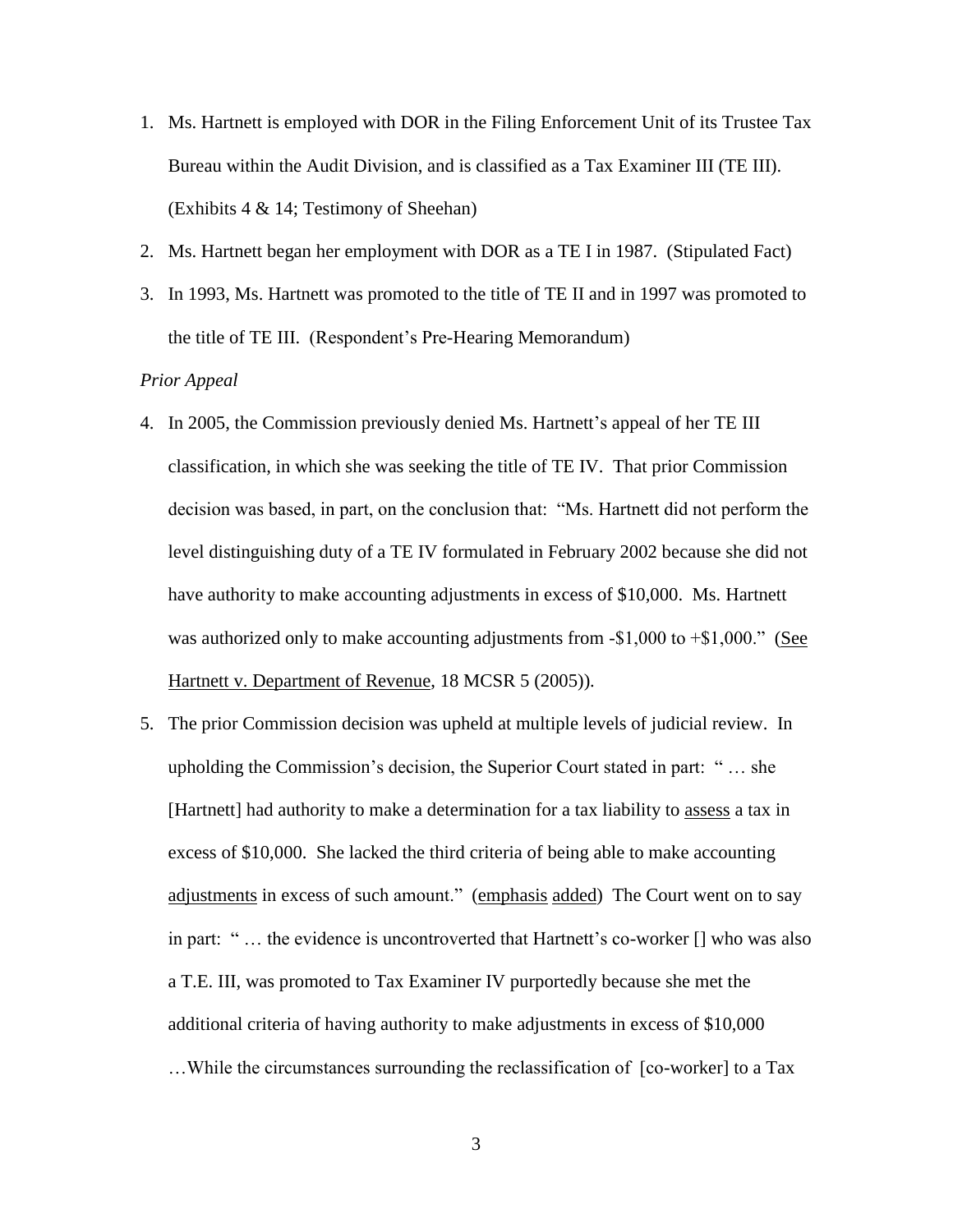Examiner IV may appear to be unfair in light of the fact that she essentially performed the same functions as Hartnett and fortuitously discovered her authority to make tax adjustments in excess of \$10,000, these facts alone are insufficient to characterize the decision of [the hearing officer] as arbitrary and capricious." (See Hartnett v. Civ. Serv. Comm'n, Dep't of Revenue and Pers. Admin., Bristol Sup. Crt. No. BRCV2005-0230 (2006).

6. In upholding the Superior Court decision, the Appeals Court stated in part: "The subtle point addressed by the Superior Court judge is that, even if Hartnett had occasion (as alleged) to assist superiors in making certain adjustments as to tax liabilities in excess of \$10,000 … that fact alone did not require a finding that she had the requisite departmental 'authority' to make such an adjustment." (emphasis added) (See Harnett v. Civil Serv. Comm'n & Others, 2008 Mass. App. Unpub. LEXIS 988 (2008))

#### *Filing of Instant Appeal*

- 7. On September 14, 2015, Ms. Hartnett filed a request for reclassification with DOR, seeking to be reclassified from TE III to TE IV. (Stipulated Fact)
- 8. On May 12, 2016, DOR denied Ms. Hartnett's request for reclassification. (Stipulated Fact)
- 9. On May 30, 2016, Ms. Hartnett appealed DOR's decision to HRD. (Stipulated Fact)
- 10. On July 21, 2016, HRD denied Ms. Hartnett's appeal. (Stipulated Fact)
- 11. On August 6, 2016, Ms. Hartnett filed the instant appeal with the Commission. (Stipulated Fact)
- 12. Ms. Hartnett's 2016 appeal to the Commission stated in part: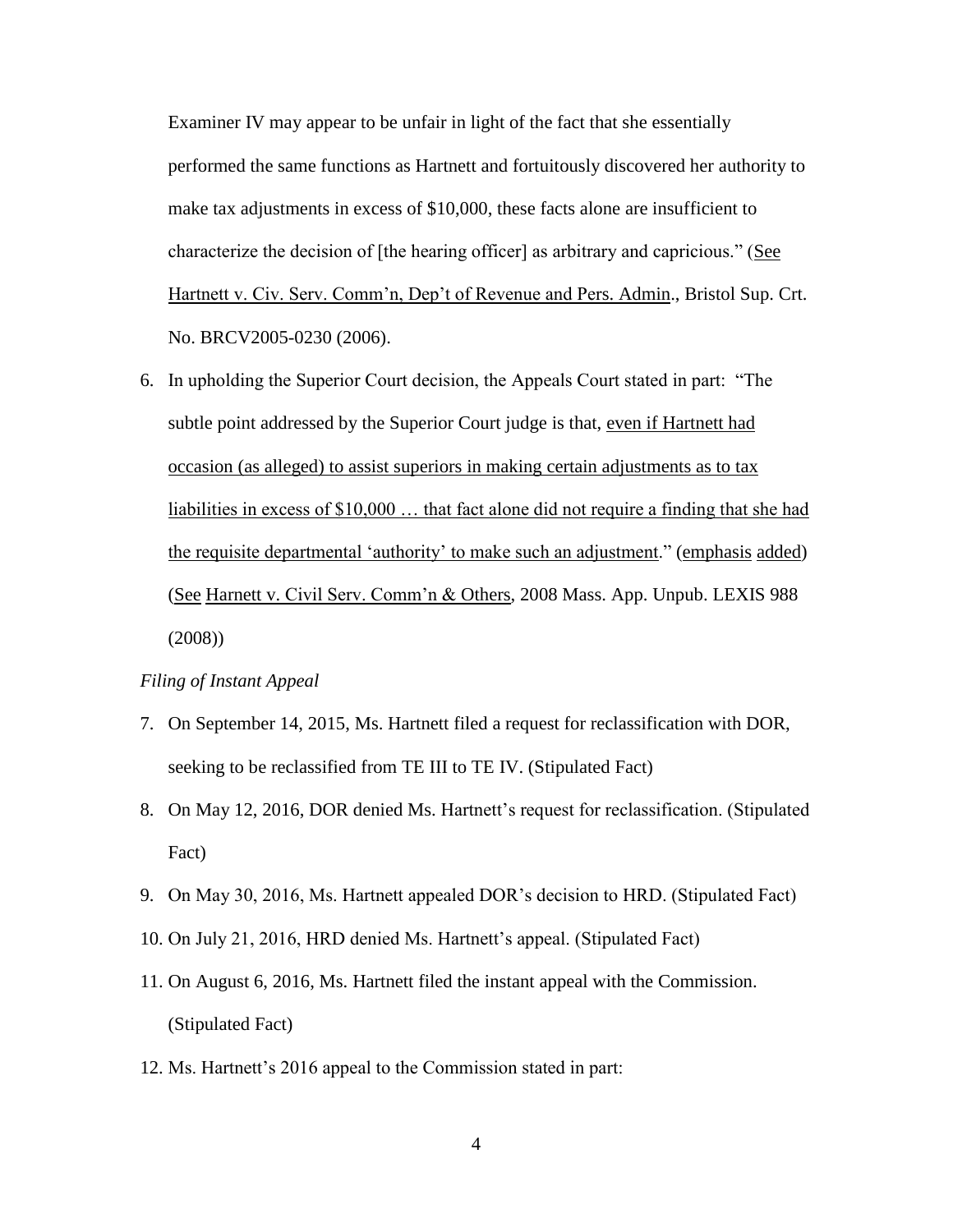"Years ago, I requested the reclassification. I was denied because I did not meet the level distinguishing duty of doing an accounting adjustment over ten thousand dollars. As of March 2015, I have been working a custom's project which required me to assess tax over ten thousand dollars. My EPRS states my delegation is below that amount. In September my threshold for accounting adjustments was increased over ten thousand dollars to work taxpayer services cases. Accounting adjustments are now amended returns and I am still doing those adjustments over that threshold. I am also releasing large refunds.

I spoke to my supervisor Karen Sheehan about the discrepancy in my EPRS. She stated that I was only doing the assessments over ten thousand dollars because of the arrival of Genisys (our new computer system). I suggested that it shouldn't matter why and that the duty should be noted on my EPRS if it is being done. She told me I could attach comments.

I may be wrong but I believe that by assessing over my designated threshold, completing adjustments over ten thousand, and amending and releasing refunds over the level distinguishing duties, I am working out of my title. I am submitting proof of my threshold levels. I am including emails that state there are no thresholds for adjustments. I am also submitting a copy of an assessment over my threshold amount." (emphasis added) (Appellant's Appeal Form)

#### *The Customs Project*

13. The only significant change in Ms. Hartnett's job between the time of the prior

Commission decision and the time of her current request for reclassification at issue

here is that she "began working customs cases in March 2015" and that, at the time,

she spent 100% of her time working on those cases. (Appellant Exhibit I; Testimony

of Appellant)

- 14. Since Ms. Hartnett's request for reclassification to DOR was filed on September 14, 2015, the applicable period of time to be considered as part of this appeal is March 2015 (the date Ms. Hartnett indicates that her job duties changed) to September 14, 2015, the date she filed a request for reclassification.
- 15. The customs cases worked by Ms. Hartnett beginning in March 2015 were part of a project by which Ms. Hartnett and another employee correspond with taxpayers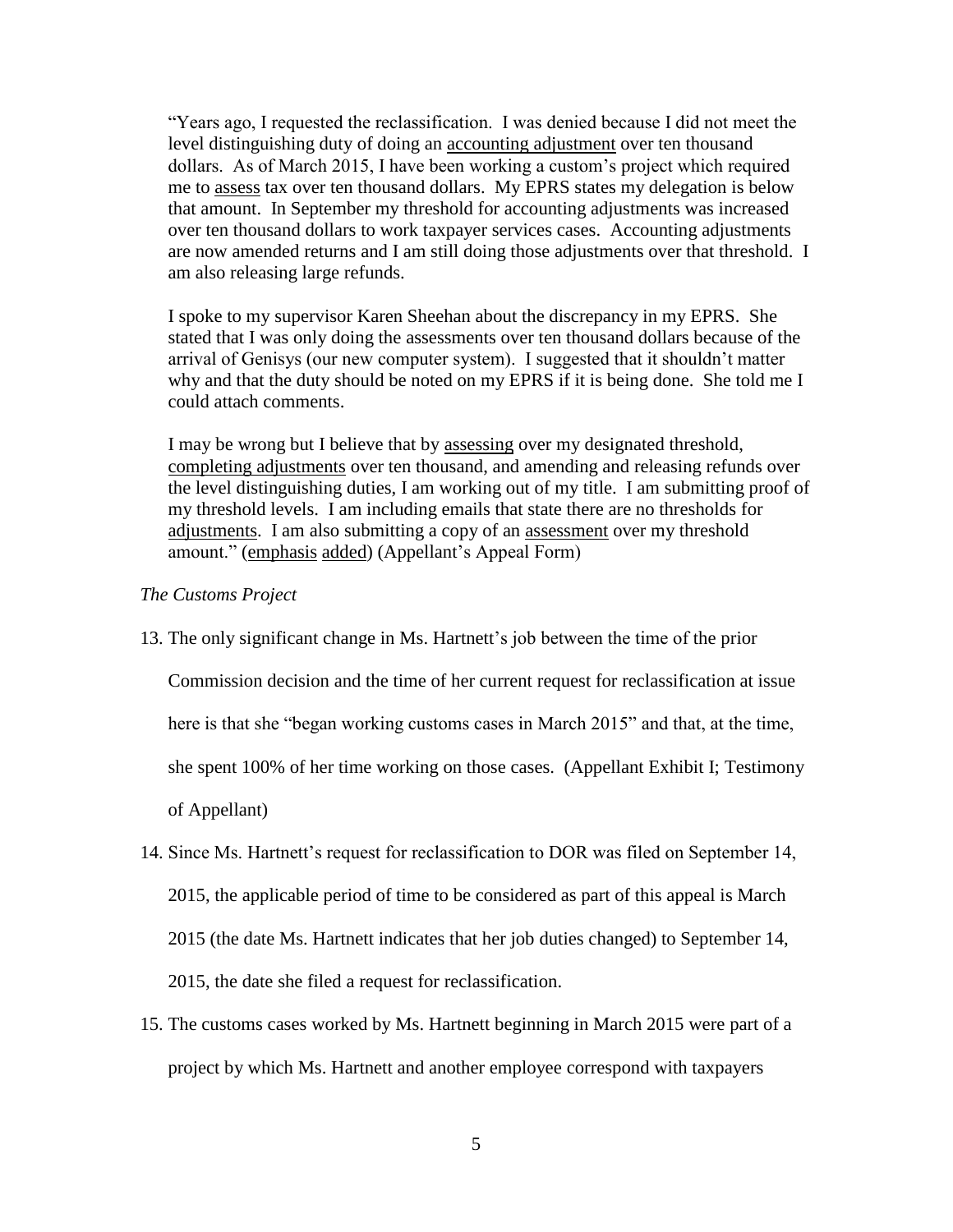identified by U.S. Customs as having made purchases from outside the United States and who have been identified by DOR as not having paid the requisite taxes on said purchase(s) ("the Customs Project"). (Appellant Exhibit I ; Testimony of Sheehan; Testimony of Appellant)

## *Impact of DOR Re-Organization on Classification Appeals*

- 16. In 2001 and 2002, the Department's Tax Division existed as three (3) separate divisions: the Taxpayer Services Division, the Compliance Division, and the Audit Division, and the Level Distinguishing Duties (LDDs) were articulated in the same distinct manner: rather than one list for each title, there were three (3) lists, one (1) for each section, and each list reflected the LDD for each title as it applied to the respective section. (Exhibit 3; Testimony of Page)
- 17. Several years ago, DOR's then-Human Resources Bureau decided to include in their preliminary denial letters all level-distinguishing duties from all of the divisions for the title sought as opposed to the prior practice of using a separate list of duties for each division. However, not performing a duty on the list does not negatively impact an appellant. This potentially helps rather than harms Ms. Hartnett as the inquiry is whether an appellant is performing TE IV duties and, if so, how often. (Testimony of Page) For example, if Ms. Hartnett performed one of the TE IV duties listed on the Taxpayer Services Division and she spent more than 50% of her time on that duty, this would warrant a reclassification to TE IV.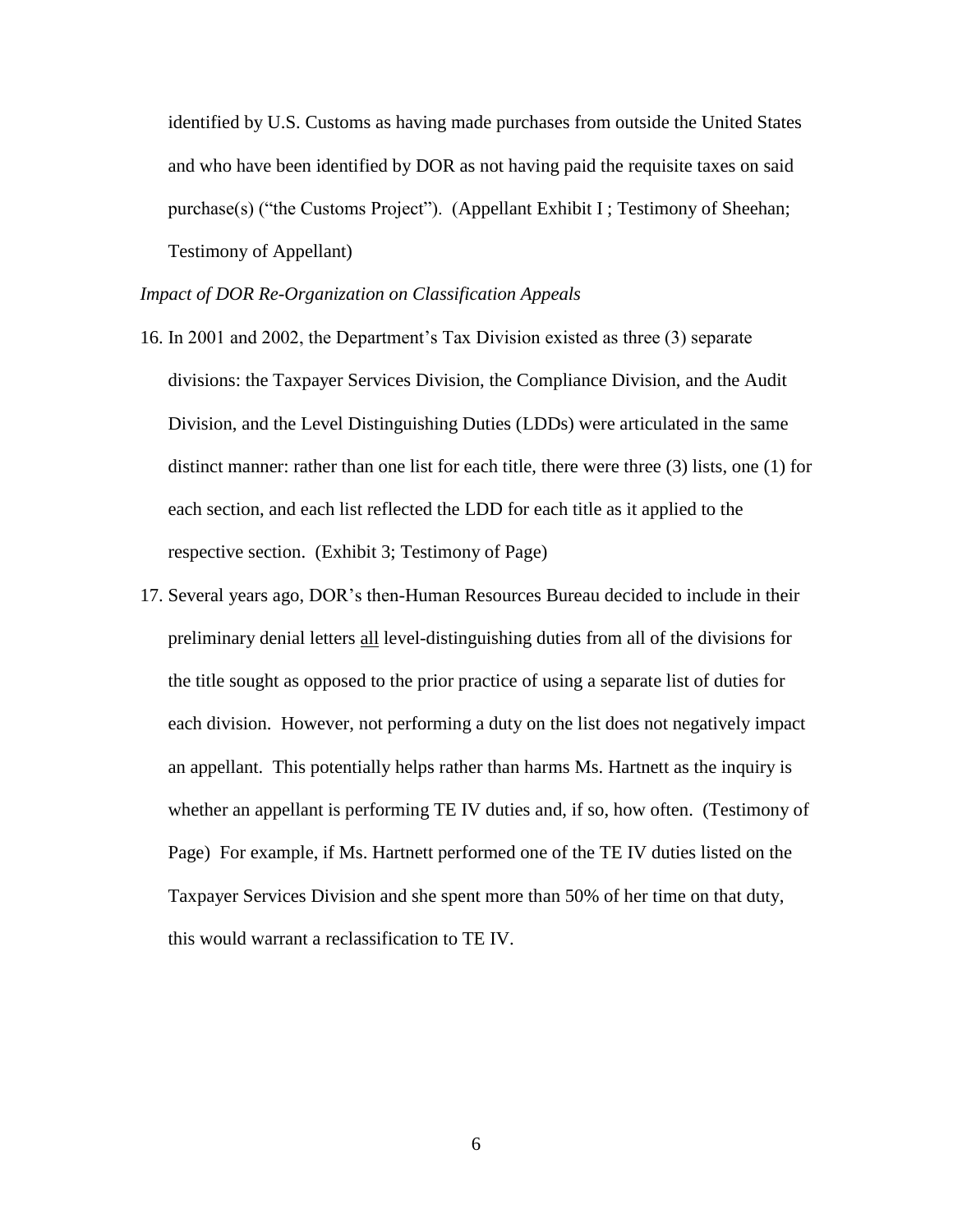#### *DOR's evaluation of Ms. Hartnett's instant classification appeal*

- 18. Ms. Hartnett completed an Interview Guide ("the Guide"), which was signed by Ms. Hartnett on September 23, 2015 and signed by Ms. Hartnett's supervisor, Ms. Karen Sheehan ("Ms. Sheehan") on the same date. (Appellant Exhibit I)
- 19. In the Guide, Ms. Hartnett stated that the basis for her appeal is that, in part: "The classification of the Tax Examiner IV position is advanced, specialized, and technical knowledge in the examiner series" and that she believes that her "work on customs cases fits the criteria." (Appellant Exhibit I)
- 20. Sandra Antonucci, a classification specialist with years of experience regarding classification appeals, interviewed Ms. Hartnett on November 18, 2015. (Testimony of Ms. Antonucci and Exhibit 13)
- 21. The Department concluded that Ms. Hartnett was appropriately classified and notified Ms. Hartnett of its preliminary decision to deny the appeal. (Exhibit 5)
- 22. As the basis for its denial, the Department informed Ms. Hartnett that it found that she "does not perform, on a regular basis, the level-distinguishing duties required for reclassification to the title requested," and listed the duties as follows:
	- a. Confer with agency personnel, complainants, and others to obtain data and/or supportive documentation for use in making recommendations for appropriate action and preparing required reports.
	- b. Review caseloads and monitor progress of audits in order to determine resource requirements and to schedule audits.
	- c. Provide information to subordinates concerning changes in fiscal or auditing policies and procedures, etc.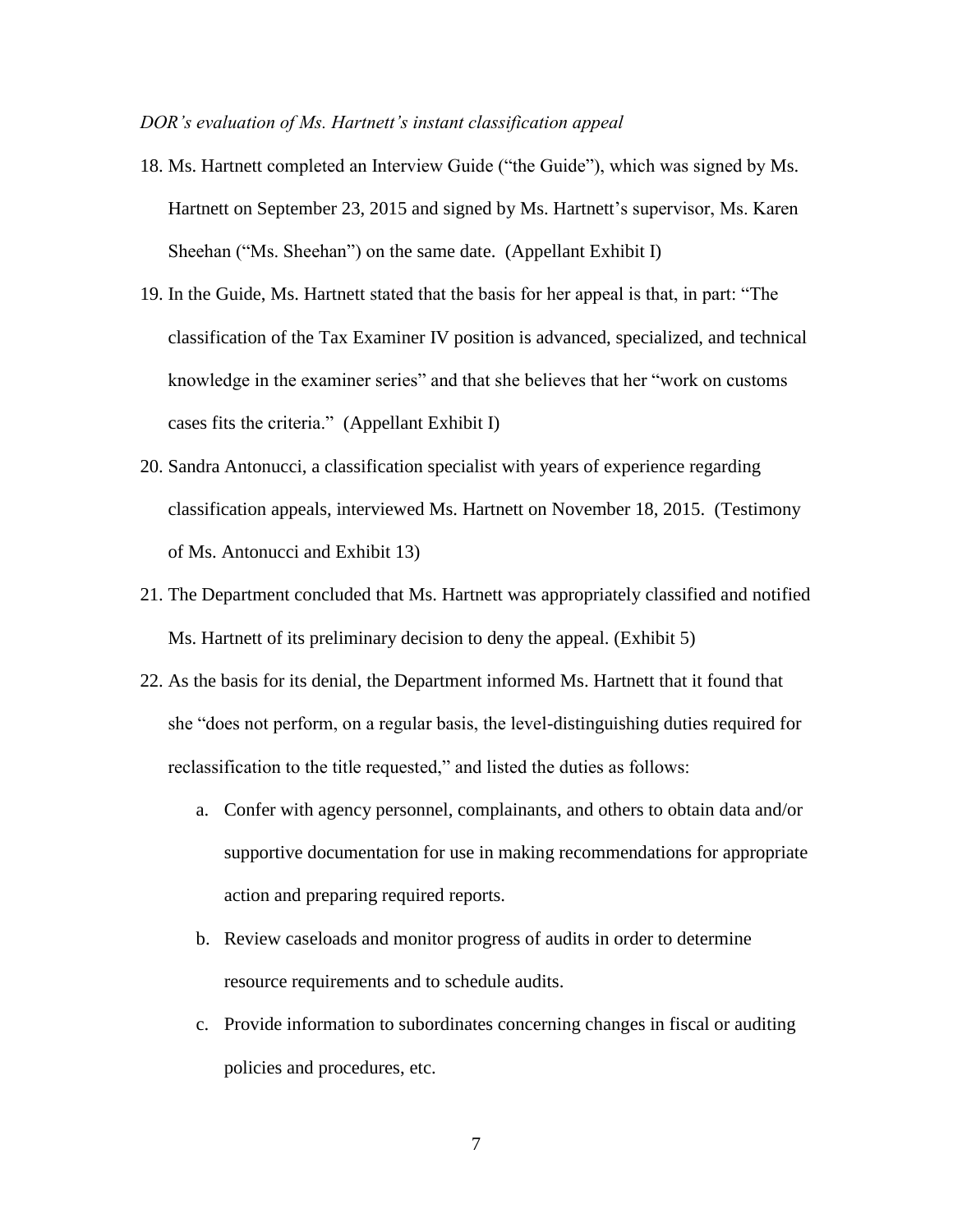- d. Exercise direct supervision over, assign work to, and review the performance of one to five professional and other staff.
- e. Conduct technical reviews of completed cases/divisional operations and conducts quality assurance review for TSD through case sampling.
- f. Assesses training needs and designs curriculum for on the job and formal training sessions and presents formal training sessions on tax law and DOR policies and procedures.
- g. Reviews new/proposed legislation and regulations and/or Public Written Statements to assess impact on operations and makes recommendations for implementation in TSD.
- h. Participates in agency-wide committees to develop forms and new programs.
- i. First-level supervisor of work unit charged with oversight of single customer service function.
- j. Reviews, approves, and/or denies abatement claims and amended returns with a delegation of up to \$25,000.
- k. Authority to make accounting adjustment in excess of \$10,000 in addition to those responsibilities assigned to a Tax Examiner III.
- l. Performs some field audits by examining books and records, but less than 50% of the time.
- m. NIA delegations up to \$7,500 for BODA and \$25,000 for FEU.

## (Exhibit 5)

23. These duties can be found in the 1987 Classification Specification and 2002 Level-Distinguishing Duties for the TE IV title. The TE IV NIA delegation is not a duty in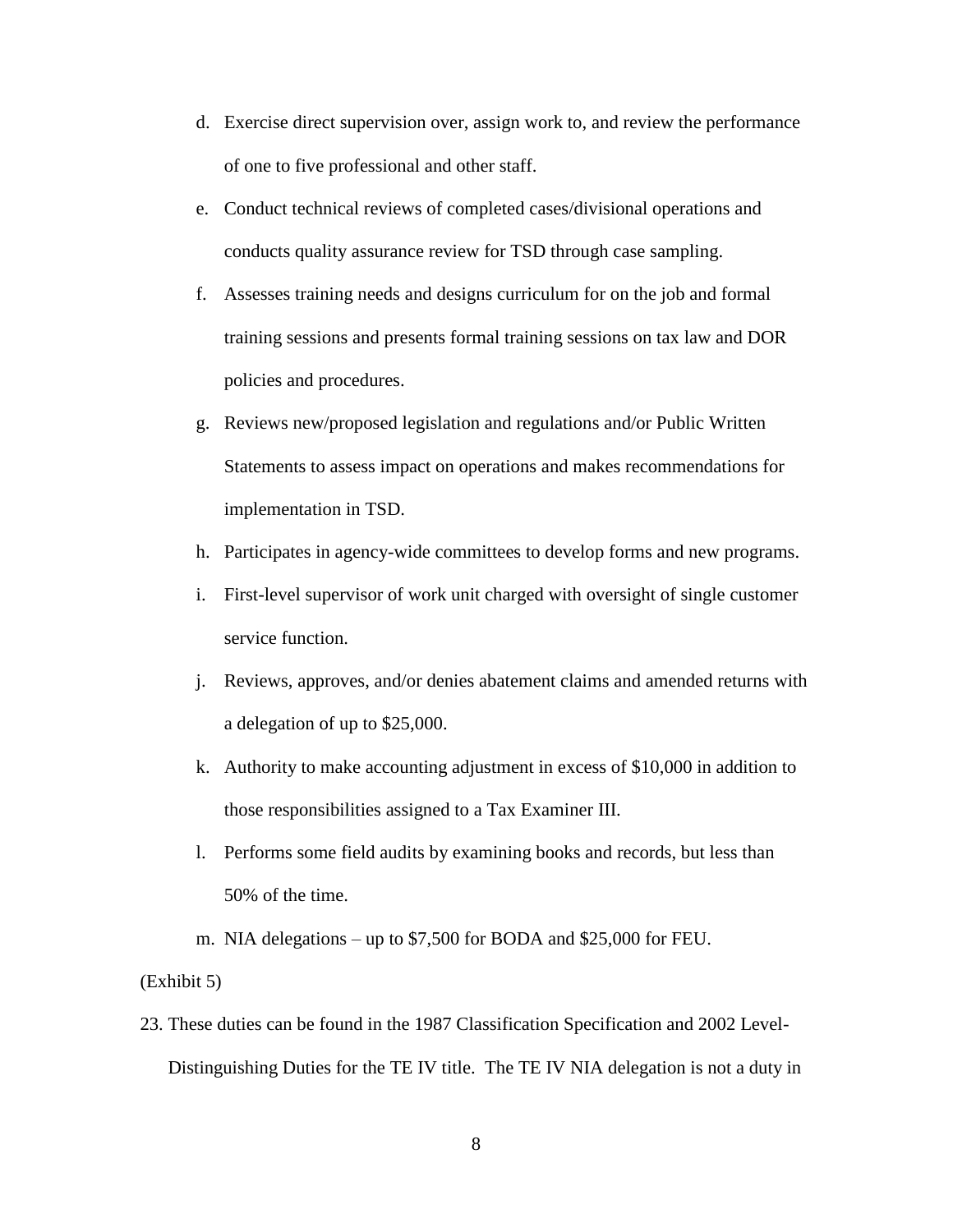and of itself but rather an extension of the TE III duty "conducts complex, specialized desk audits that involve multiple audit issues," as DOR sought to include thresholds under a then-new system, Audit Workbench ("AWB") in order to better define the graduated expectations of different levels in the series. The NIA delegation was not used to change the Specification but rather to articulate the graduated responsibility with the implementation of Audit Workbench. This was not a change to the Specification but rather a more clear articulation of how the previously approved duty was applied when expected of a higher title, given that all duties in the series are cumulative. (Testimony of Page)

24. The Appellant submitted a rebuttal by letter dated April 19, 2016. (Exhibit 6)

25. The Appellant admits that she does not perform the following duties:

- d. Exercise direct supervision over, assign work to, and review the performance of one to five professional and other staff.
- e. Conduct technical reviews of completed cases/divisional operations and conducts quality assurance review for TSD through case sampling.
- f. Assesses training needs and designs curriculum for on the job and formal training sessions and presents formal training sessions on tax law and DOR policies and procedures.
- g. Reviews new/proposed legislation and regulations and/or Public Written Statements to assess impact on operations and makes recommendations for implementation in TSD.
- h. Participates in agency-wide committees to develop forms and new programs.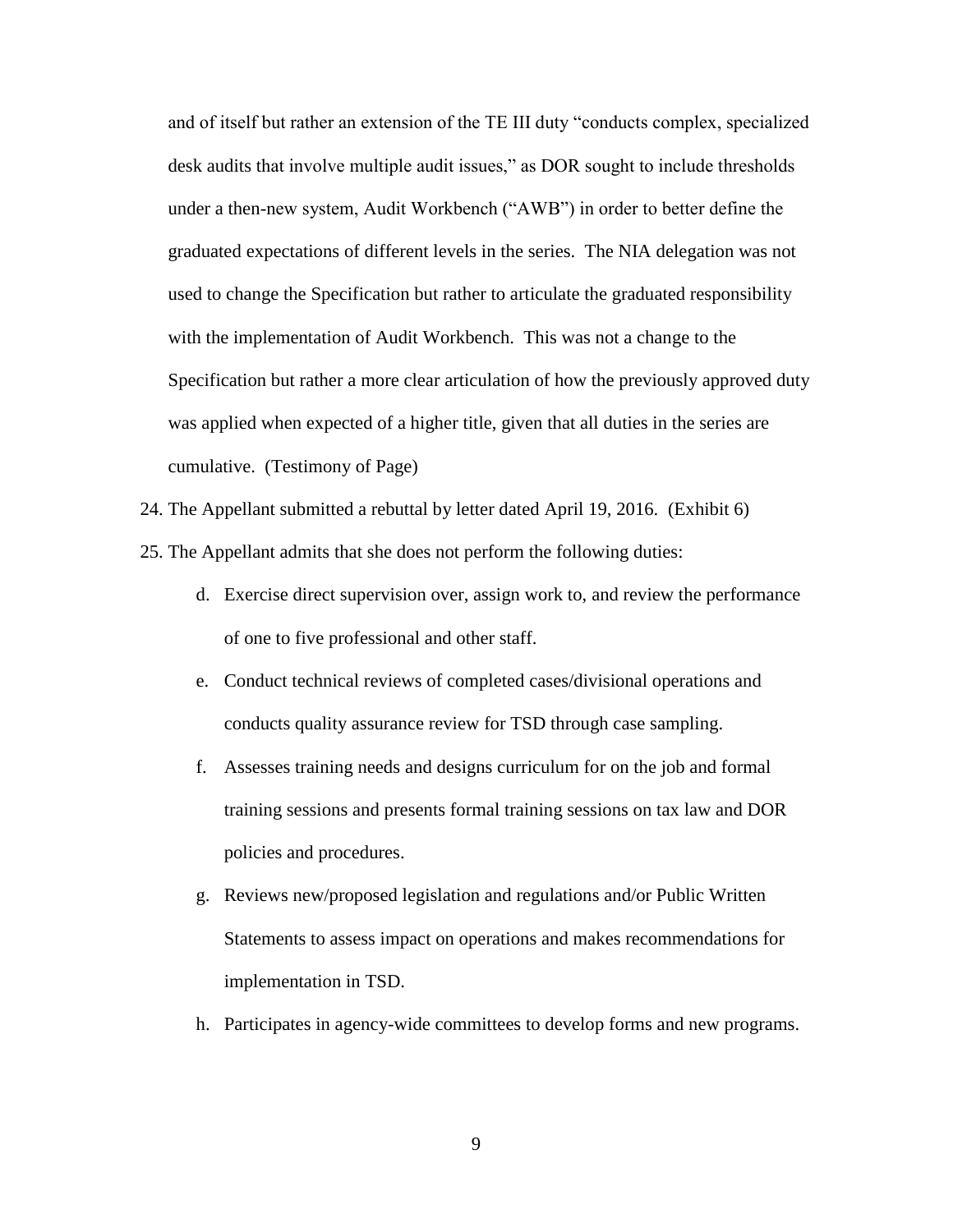- i. First-level supervisor of work unit charged with oversight of single customer service function.
- l. Performs some field audits by examining books and records, but less than 50% of the time.

(See Exhibit 6; Testimony of Appellant)

#### The Appellant's Duties Prior to March 2015

- 26. Prior to March 2015, the Appellant was primarily responsible for business non-filer issues and her duties, consistent with her duties in or around 2001, were comprised of:
	- a. Responding to inquiries from taxpayers, tax professionals and DOR personnel by reviewing records, researching issues and applying laws, rules, regulations and policies in order to provide quality customer service.
	- b. Working cases in the Mirror inventory, $3$  reviewing documents scanned into Mirror and determining action that needs to be taken.
	- c. Preparing NIAs accurately when necessary to notify taxpayers of potential assessments.

(Exhibit 14; Testimony of Sheehan, Testimony of Appellant)

- 27. The Appellant had an NIA delegation of up to \$10,000 and authority to perform accounting adjustments of  $+/-$  \$1,000. (Testimony of Sheehan, Testimony of Appellant)
- 28. The Appellant's group was not responsible for work related to amended returns or abatements. (Testimony of Sheehan, Testimony of Appellant)
- 29. The Appellant did not supervise. (Testimony of Sheehan; Testimony of Appellant)

 $\overline{a}$ 

 $3$  Mirror is a program that stores scanned documents. (Testimony of Sheehan)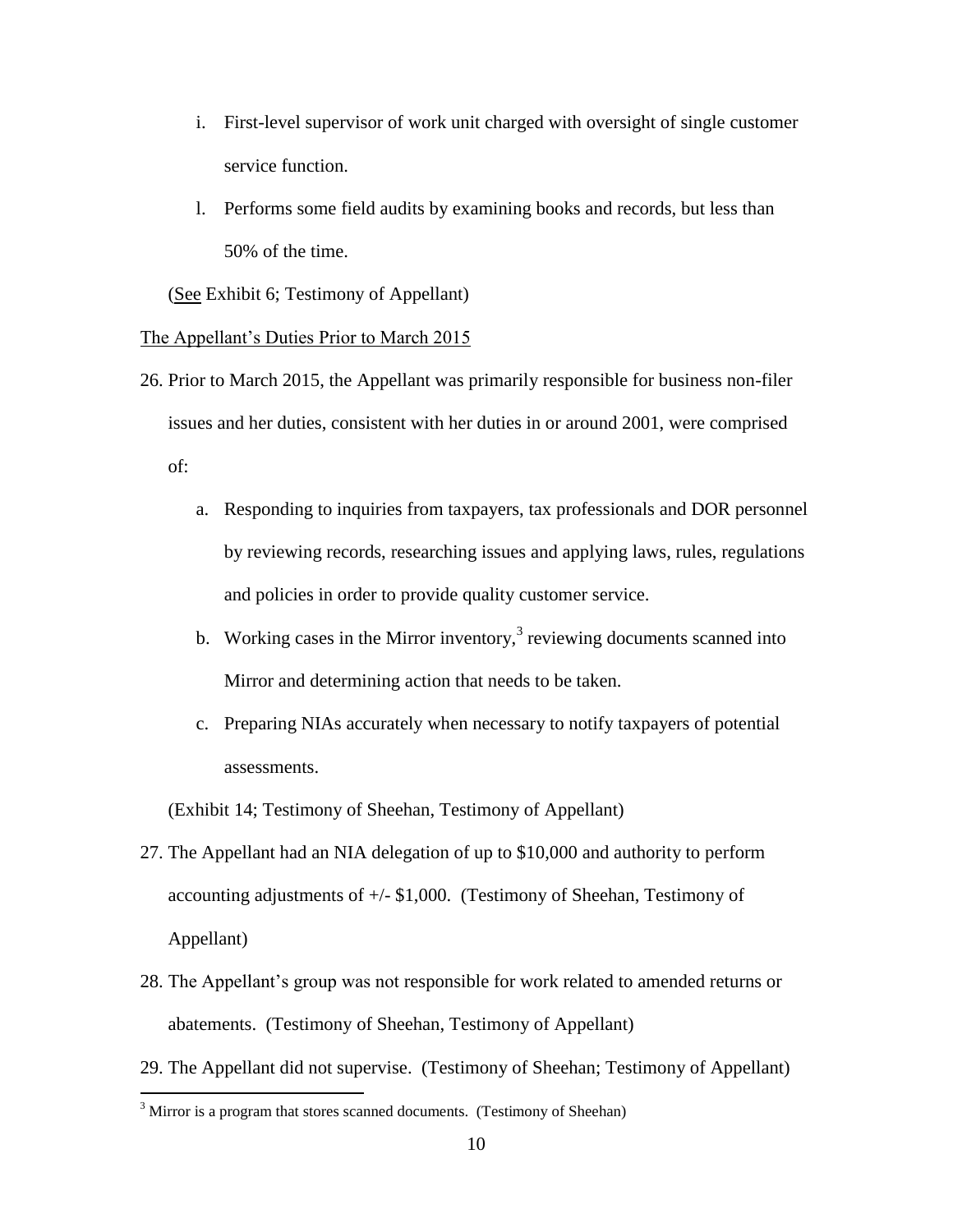The Customs Project: March 2015 to Present

- 30. Prior to November 30, 2015, the Appellant's group utilized MassTax, the Department's legacy system, in conjunction with other platforms in order to perform their day-to-day work on the customs project. (Testimony of Sheehan)
- 31. Between mid-August 2015 and mid-November, 2015, the Appellant's group began regularly working "queues" as part of a separate "clean up" project ("the Clean-Up Project"), which consisted of work not typically performed by the group, in order to assist in preparing data for transition to a new system, GeniSys. (Testimony of Appellant, Testimony of Sheehan)
- 32. GeniSys is an integrated platform that brings "all taxes and functions into a single system" and also creates greater accessibility and autonomy for taxpayers. (Exhibit 9; Testimony of Sheehan)
- 33. Everyone in the Appellant's group assisted with these efforts, regardless of title, and overtime to do so was available to everyone. (Testimony of Sheehan)
- 34. Because the Clean-Up Project was not work typically performed by the Appellant's group, they did not have the proper permissions to handle refunds and offsets in MassTax. (Testimony of Sheehan)
- 35. In order to acquire the permissions, Ms. Sheehan had to request a change to the security levels for the employees, which included the Appellant and two (2) Tax Examiner IIs who came from another unit to assist. (Testimony of Sheehan, Testimony of Appellant)
- 36. This request resulted in an unavoidable change to another technical aspect: the system would no longer stop these employees from performing accounting adjustments in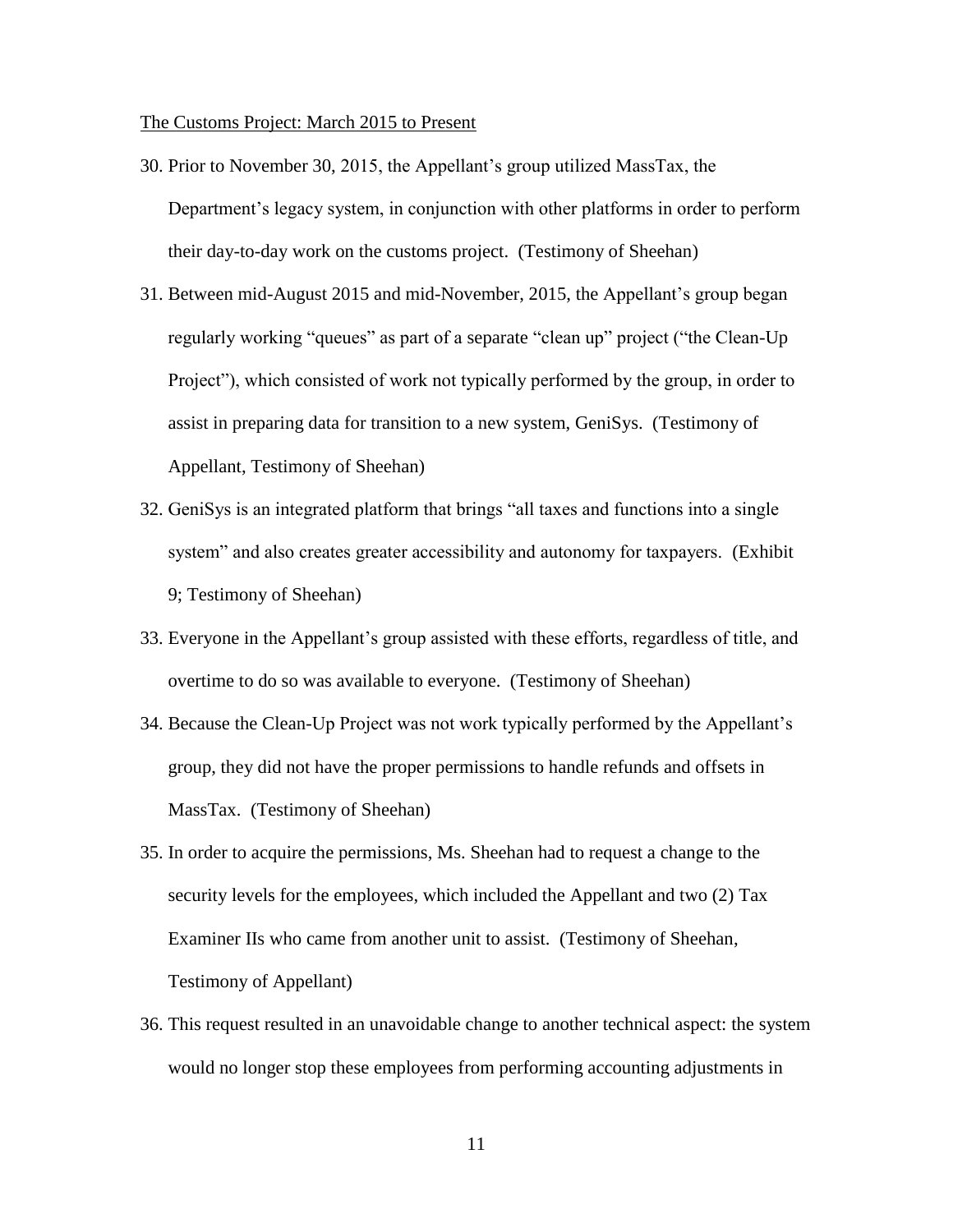excess of what they were actually permitted and/or asked to perform. (Testimony of Sheehan)

- 37. The security level changes made in MassTax for the Clean-Up Project were not reverted back to the prior settings after the rollout of GeniSys because the group would no longer be using MassTax. (Testimony of Sheehan)
- 38. No one thought to revert the increased security levels for everyone in the unit because the unit's work would be performed in GeniSys from that time forward. (Testimony of Ms. Sheehan)
- 39. Another employee working on the Customs Project did not participate in the Clean-Up Project and therefore did not have an increased security level. (Testimony of Ms. Sheehan)
- 40. As of the date of the hearing before the Commission, the Appellant's security level in MassTax remained at the higher level due to an oversight. (Testimony of Ms. Sheehan)
- 41. At the time of the hearing, no new Customs work was being assigned as the Department is preparing the transition of that work to GeniSys. (Testimony of Appellant)

#### *The Customs Project and Accounting Adjustments*

42. As part of the work in the Customs Project, the separate "Data Integration Bureau" ("DIB") would occasionally mistype a return, which would result in a typographical error needing rectification to "reduce the tax by the amount of the interest." (Testimony of Appellant)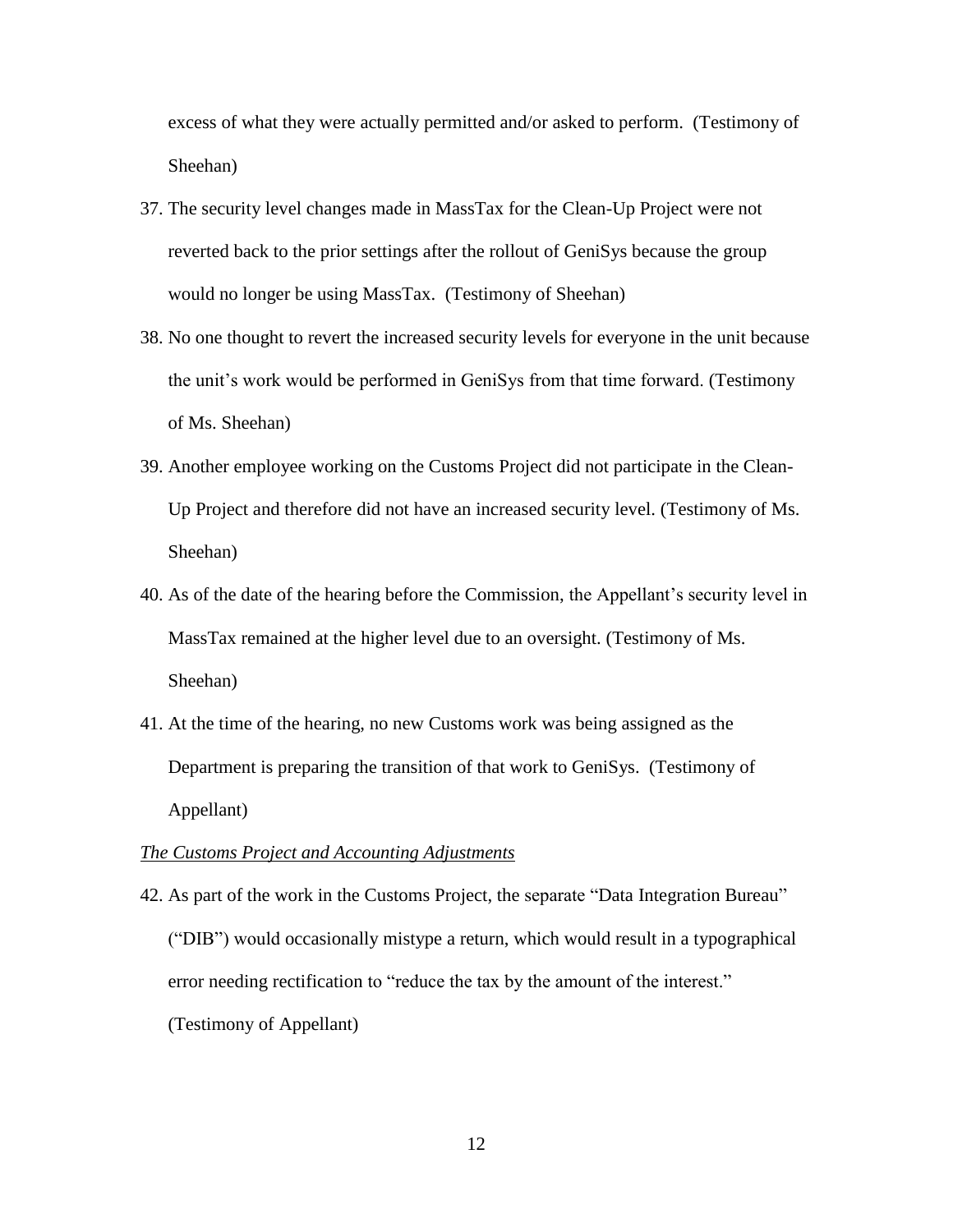- 43. Accounting adjustments were not part of the Customs Project but there were "not a lot but a few" errors needing the rectifications referenced above those actions would be recognized by Masstax as an accounting adjustment or "775 transaction." (Testimony of Ms. Sheehan)
- 44. These rectifications, or accounting adjustments, would not be greater than \$10,000. (Testimony of Sheehan)
- 45. If the Appellant needed a higher-level approver to perform an adjustment in MassTax greater than her +/- \$1,000 authority, Ms. Sheehan expected that Ms. Hartnett would go to her and/or to the TE IV in the group. (Testimony of Sheehan)
- 46. The Appellant testified that since mid-August 2015, she had performed accounting adjustments in excess of \$10,000 to correct DIB errors and that Ms. Sheehan gave her permission to perform accounting adjustments in excess of \$10,000 on her Customs cases. (Testimony of Appellant)
- 47. Ms. Sheehan denied that any such permission was given. Ms. Sheehan testified that, had the Appellant tried to perform a MassTax accounting adjustment in excess of \$10,000 after the Clean-Up Project, "it would have worked" but that she never gave the Appellant permission to do so, and that it was "not even a subject." I credit her testimony.
- 48. The Appellant testified that she had made three (3) adjustments over \$10,000 since mid-August 2015 that "she can remember right off the bat." In later testimony, the Appellant stated that there were more than three (3), in fact "quite a bit," and ultimately testified that there were more than twenty (20) such adjustments. (Testimony of Appellant)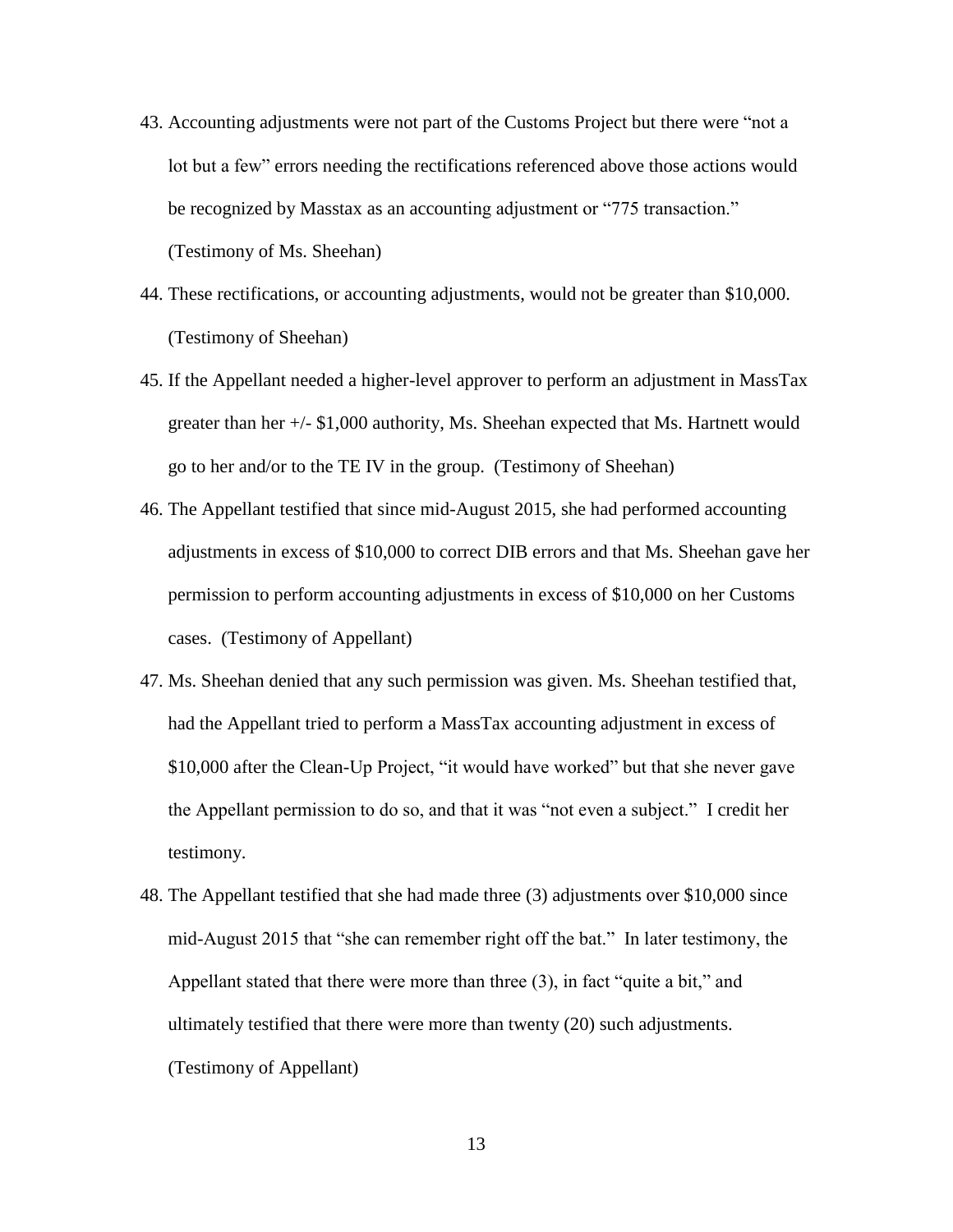49. There is no document or independent testimony to corroborate that the Appellant was given permission to perform *accounting adjustments* greater than \$10,000 or that she performed any such adjustment, authorized or otherwise.

## *The Customs Project and NIAs*

- 50. Unlike the NIAs issued by the Appellant in her day-to-day work prior to the Project, which required a tax examiner to determine the underlying value included in the NIA amount, the amount on Customs NIAs is determined from the purchase value reported to DOR by U.S. Customs. (Testimony of Sheehan, Testimony of Appellant)
- 51. As a result, ISO, a technical group with no tax qualifications, issued the NIAs for the Customs Project regardless of the amount. (Testimony of Sheehan)
- 52. Every so often an NIA would "kick out" and the Appellant or her co-worker would have to issue the NIA manually (Testimony of Sheehan)
- 53. At some point around August 2015, ISO became occupied with preparation for GeniSys and no longer issued NIAs for the Customs Project. Instead, the Appellant and the other employee on the Customs Project issued the NIAs manually, but the value of the item(s) was still taken directly from the value provided by U.S. Customs. (Testimony of Sheehan, Testimony of Appellant)
- 54. The Appellant has issued four (4) NIAs over \$10,000 through the Customs Project, since ISO stopped automating the NIAs. (Testimony of Sheehan)
- 55. One of these, with penalty and interest, was over one (1) million dollars; however, this was an atypically high NIA value. Ms. Sheehan was aware of this NIA and was the individual who ultimately sent the NIA to bill. (Exhibit 10; Testimony of Sheehan)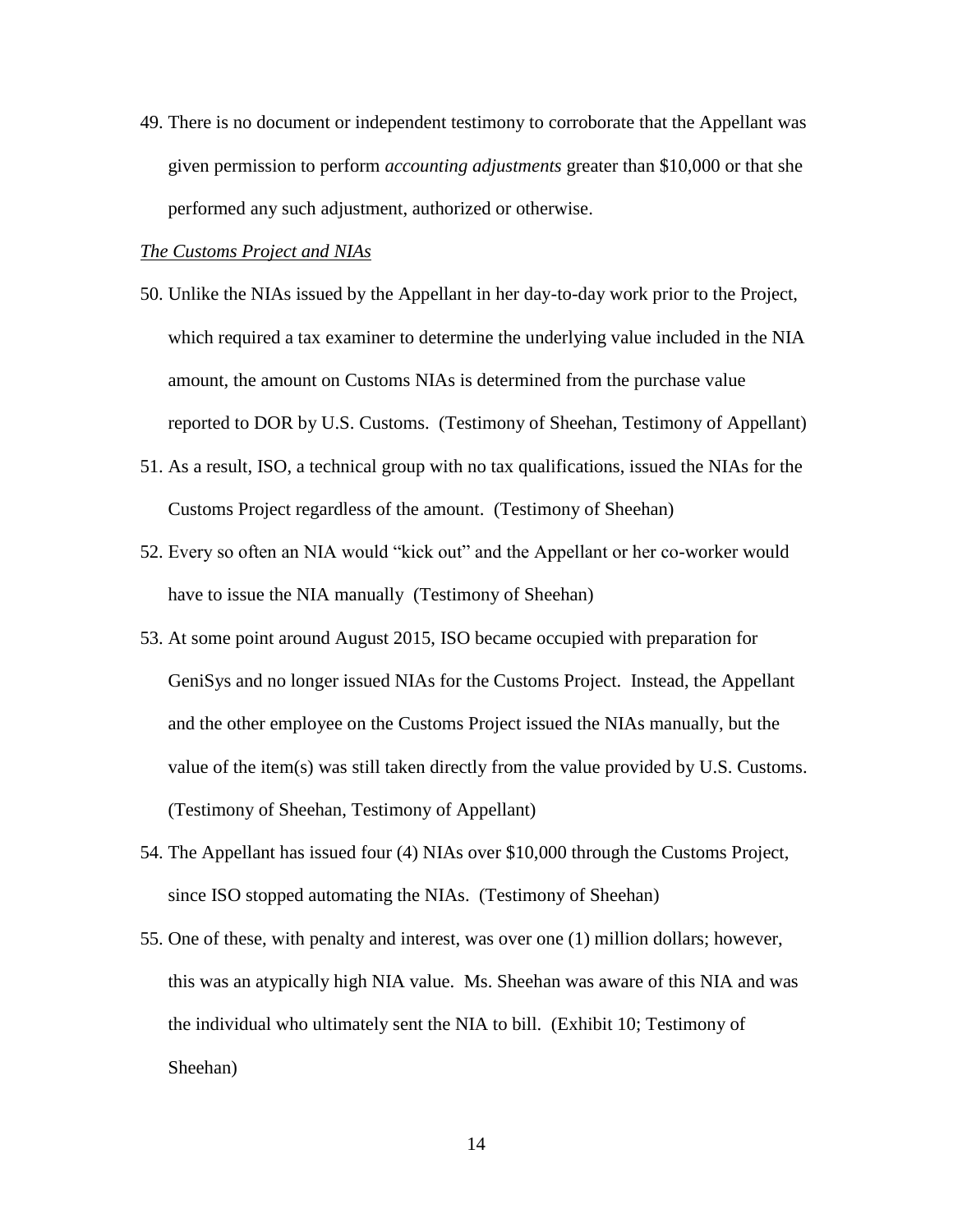- 56. Most NIAs are under \$1,000. (Testimony of Sheehan)
- 57. As part of the Customs Project, taxpayers may request a waiver of penalty; however, the Appellant does not have the authority to waive a penalty and it must be done by her supervisor. (Testimony of Sheehan)
- 58. The Customs Project work has been winding down and the Appellant had returned to doing duties consistent with the rest of the group just prior to the date of full hearing. (Testimony of Sheehan; Testimony of Appellant)
- 59. Although it was anticipated that the customs cases would again need attention after the rollout of GeniSys for personal income tax types in December 2016, Ms. Sheehan did not know if or how GeniSys would affect the work; however, the Appellant will no longer perform the duties in MassTax. (Testimony of Sheehan)

## *Legal Standard*

 "Any manager or employee of the commonwealth objecting to any provision of the classification affecting his office or position may appeal in writing to the personnel administrator and shall be entitled to a hearing upon such appeal . . . . Any manager or employee or group of employees further aggrieved after appeal to the personnel administrator may appeal to the civil service commission. Said commission shall hear all appeals as if said appeals were originally entered before it." M.G.L. c. 30, § 49.

 Ms. Hartnett must show that she is improperly classified and to do so, she must show she performs the distinguishing duties of the TE IV title more than 50% of the time. See Gaffey v. Dept. of Revenue, C-11-126 (July 18, 2011); see also Bhandari v. Exec. Office of Admin. and Finance, 28 MCSR 9 (2015) (finding that "in order to justify a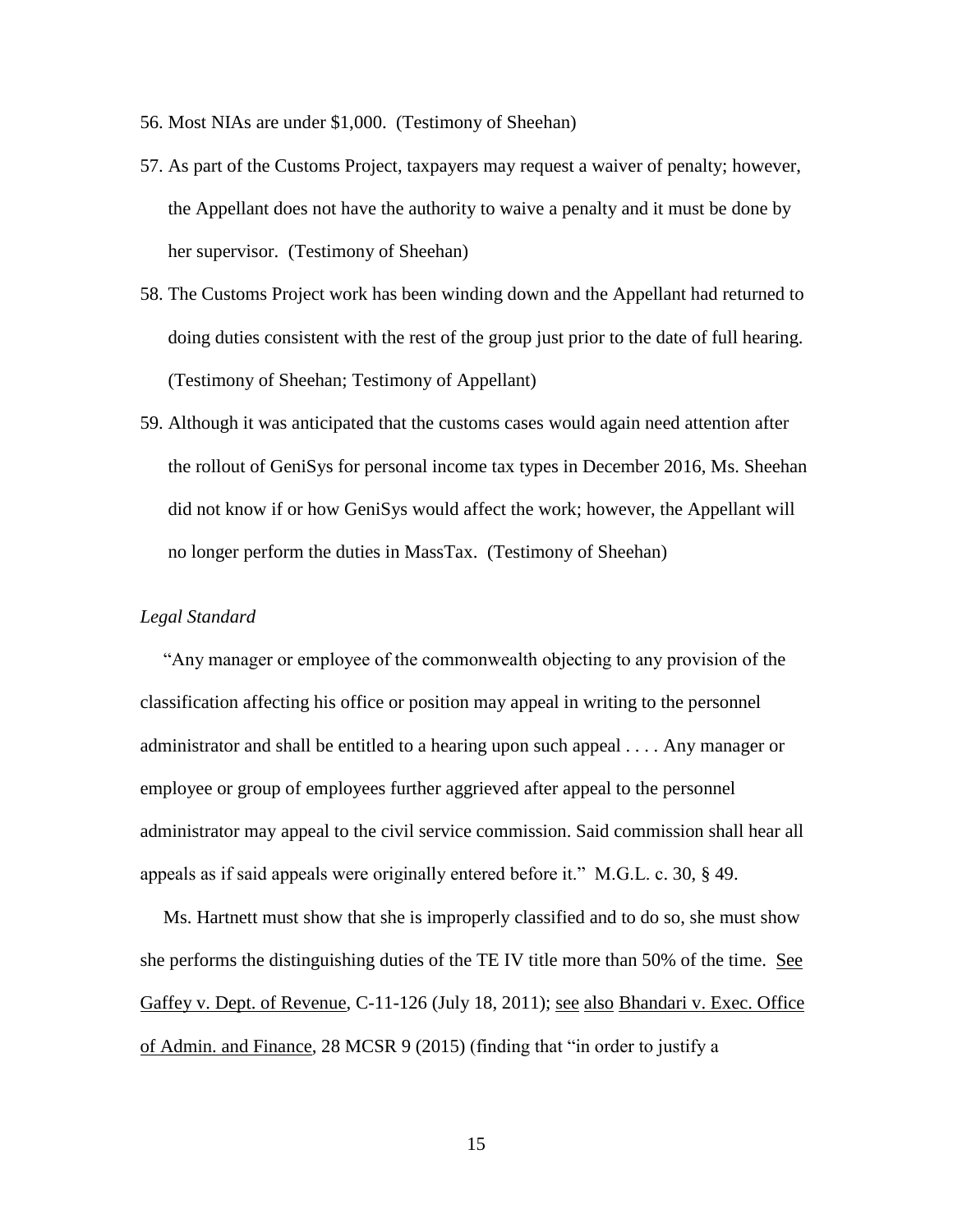reclassification, an employee must establish that he is performing duties encompassed within the higher level position the majority of the time....").

#### *Analysis*

 Ms. Hartnett relies on a voluntary Customs Project and, in part, on duties performed as part of a temporary overtime project to argue that she should be classified as a TE IV. This is not the first time the Commission has been faced with the less straightforward consideration of project-based work and voluntary participation. In 2005, the University of Massachusetts, Amherst ("UMass") instituted a pilot program to explore the functionality and potential utility of a Tree Crew. Caragulian v. University of Massachusetts, Amherst, 18 MCSR 207 (2005). UMass solicited volunteers and selected two (2) individuals, one of whom ultimately appealed his classification based on the work he performed during that time and the expertise he contributed as a certified Arborist, which was beyond his official title of "Skilled Laborer" and upon which UMass relied to qualify for a grant to support the project. *Id.* The Commission found, however, that in addition to not performing the duties of the title sought, "Tree Climber," more than 51% of the time, it was significant that the "Tree Crew [was] still not a permanent program" by the date of the hearing.

 Although the titles of Tree Climber and Tax Examiner are different, the nontraditional, voluntary and temporary nature of Ms. Hartnett's roles are common characteristics. The Clean-Up Project was temporary and voluntary, as Ms. Hartnett performed these duties only in her "down time" and when electing to come in on the weekends. The Customs Project was also voluntary. However, even if the work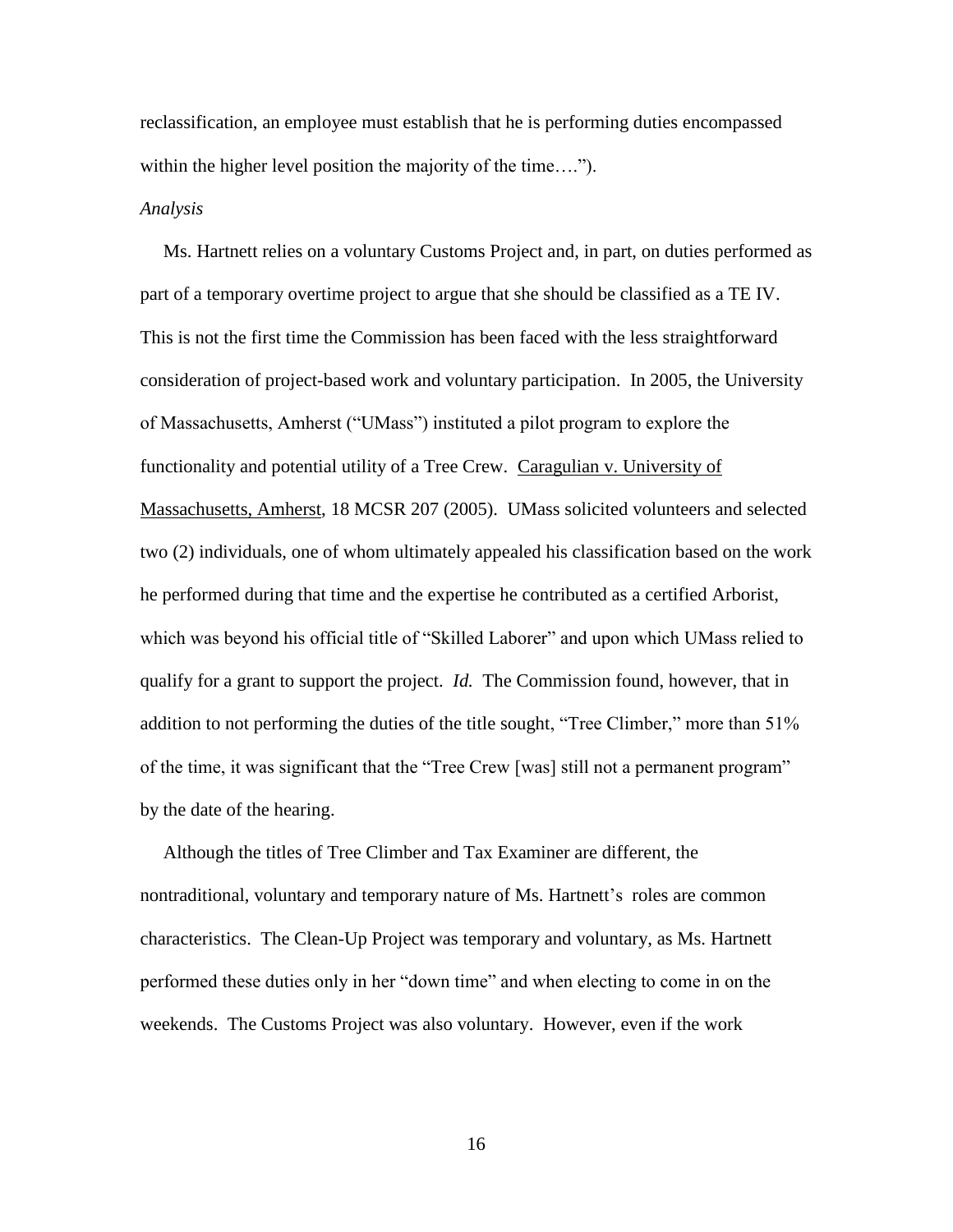performed by Ms. Hartnett on the Customs Project is considered, it does not warrant a reclassification to TE IV.

 The Department included every TE IV duty for consideration in Ms. Hartnett's appeal in an effort to give Ms. Hartnett greater opportunity to show she performs the duties of the TE IV title a majority of the time.

 Ms. Hartnett admits that she does not perform the following seven (7) duties: exercise direct supervision over, assign work to, and review the performance of one to five professional and other staff; conduct technical reviews of completed cases/divisional operations and conducts quality assurance review for TSD through case sampling; assesses training needs and designs curriculum for on the job and formal training sessions and presents formal training sessions on tax law and DOR policies and procedures; reviews new/proposed legislation and regulations and/or Public Written Statements to assess impact on operations and makes recommendations for implementation in TSD; participates in agency-wide committees to develop forms and new programs; first-level supervisor of work unit charged with oversight of single customer service function; and performs some field audits by examining books and records, but less than 50% of the time.

 That leaves six (6) remaining duties: confer with agency personnel, complainants, and others to obtain data and/or supportive documentation for use in making recommendations for appropriate action and preparing required reports; review caseloads and monitor progress of audits in order to determine resource requirements and to schedule audits; provide information to subordinates concerning changes in fiscal or auditing policies and procedures, etc.; review, approve, and/or deny abatement claims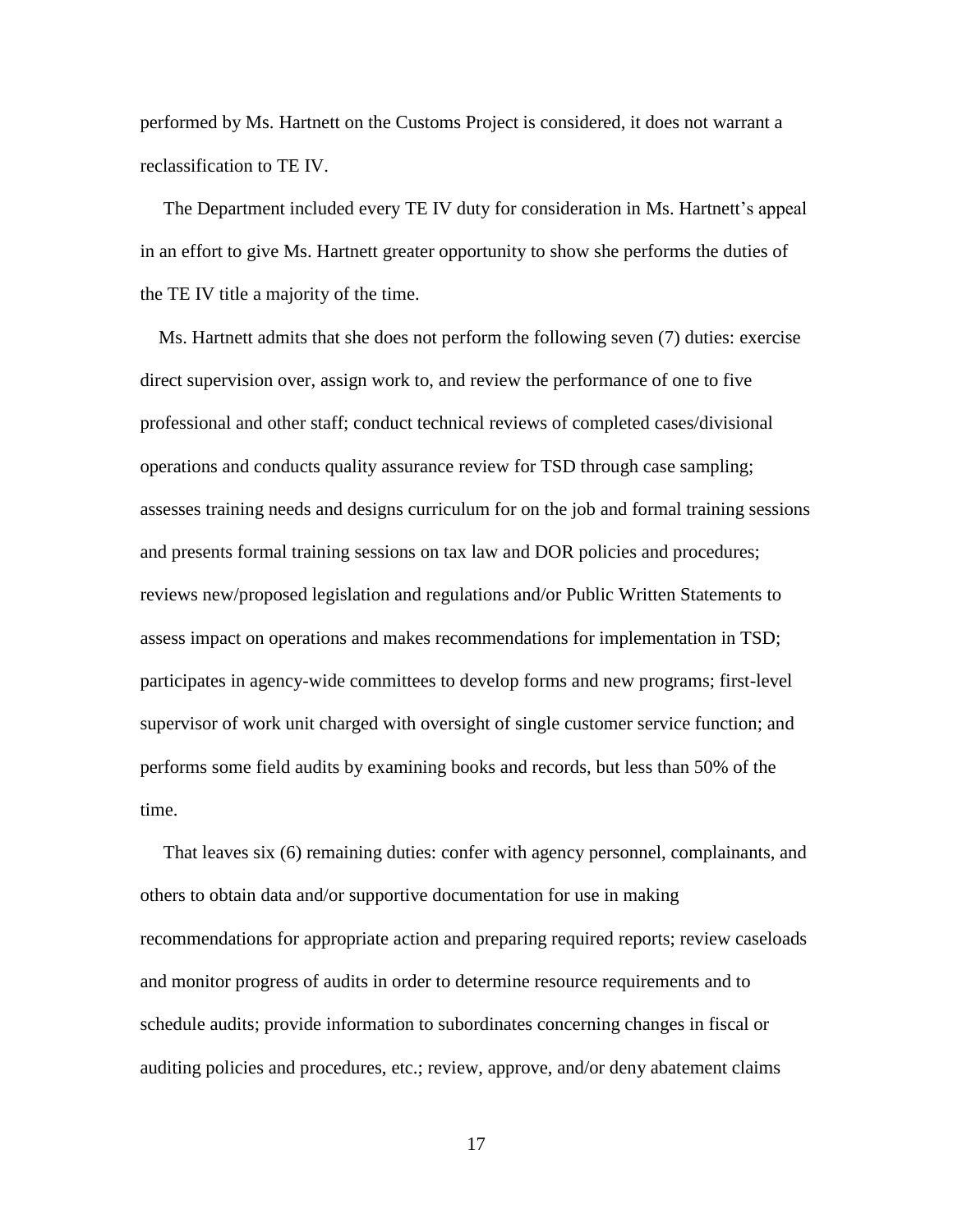and amended returns with a delegation of up to \$25,000; authority to make accounting adjustment in excess of \$10,000 in addition to those responsibilities assigned to a Tax Examiner III; and conducts complex, specialized desk audits that involve multiple audit issues with an NIA delegation of up to \$25,000 for FEU, or the "Filing Enforcement Unit."

 Ms. Hartnett stated that she does confer with agency personnel, complainants, and others to obtain data and/or supportive documentation for use in making recommendations for appropriate action and preparing required reports; however, as Ms. Page noted, the duty is practically identical to duties performed by lower levels in the series, without taking the supervisory context into account. However, even had Ms. Hartnett proved that she performs this duty as contemplated by the Specification, she has not provided any information to suggest what percent of the time, if any, that she performs it.

 Ms. Hartnett testified that she reviews caseloads and monitors progress of audits in order to determine resource requirements and to schedule audits, as she monitors her own caseload; however, I do not find this argument to be persuasive nor did the Commission find that Ms. Harnett performed this duty at the time of her last appeal. See Harnett v. Dept. of Revenue, 18 MCSR 5 (2005). The language of the duty on its face speaks to reviewing caseload*s*, indicating multiple caseloads, as well as decisions on scheduling and resource allocations, which is consistent with a supervisory function rather than managing one's own work. I do not find that Ms. Hartnett performs this function.

 Ms. Hartnett testified that she provides information to subordinates concerning changes in fiscal or auditing policies and procedures, etc. because she compiled a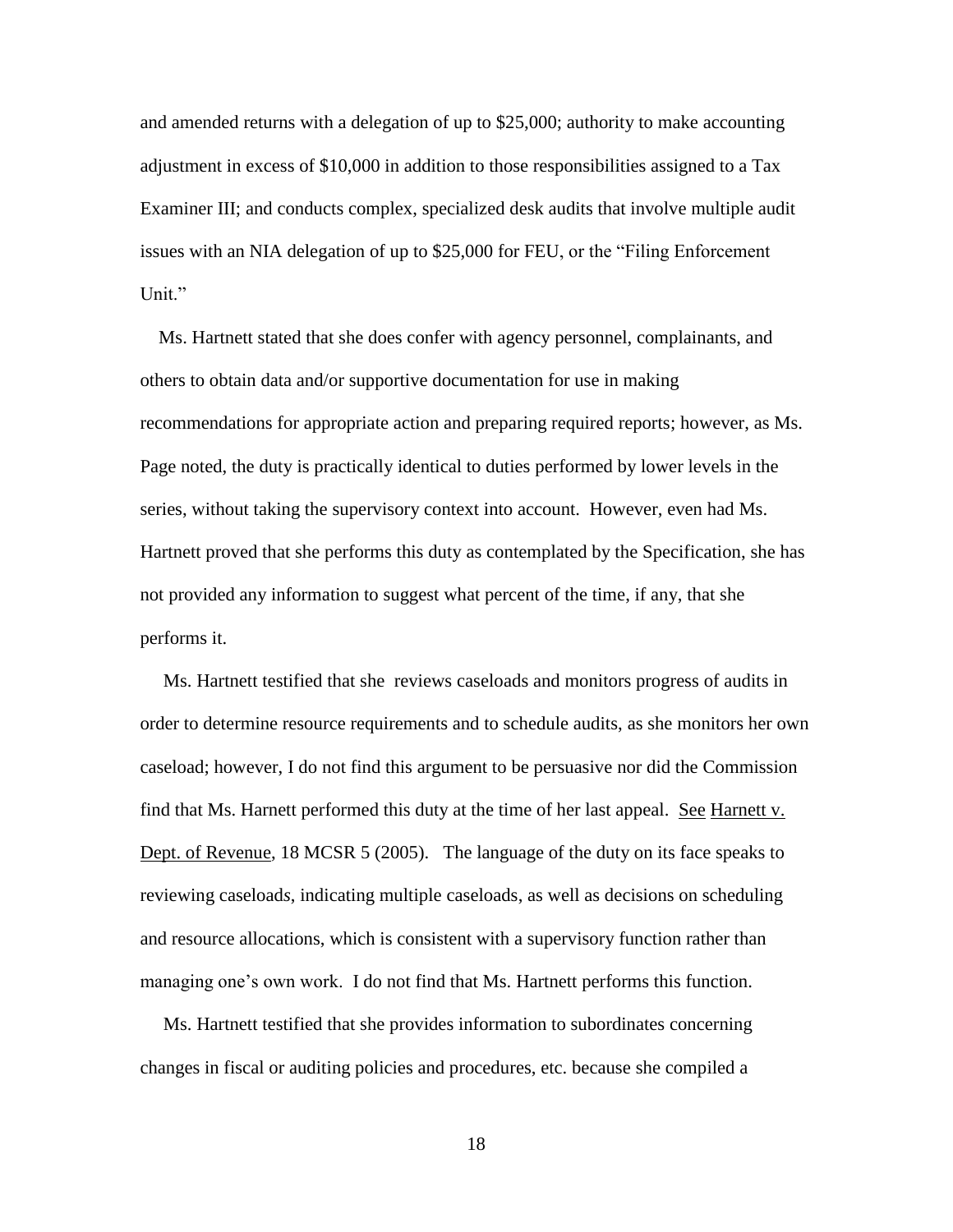"GeniSys Manual" with a coworker in her group. The testimony of Ms. Sheehan and Ms. Page, however, illustrated that the manual consisted of compiling printouts from trainings held by others and that it was a group effort. Further, there is nothing to suggest that the "Manual" was created for subordinates, as Ms. Hartnett does not have subordinates. This one-time occasion which, although surely appreciated, was not asked for or required, nor was it provided to subordinates. Ms. Hartnett does not perform this duty.

# *Review, Approve, and/or Deny Abatement Claims and Amended Returns with a Delegation of up to \$25,000*

 Ms. Hartnett did not perform this duty prior to mid-August 2015 as part of the Customs Project. Ms. Hartnett does contend, however, that she worked amended returns as part of the Clean-Up Project, which her supervisor denies. The record does not reflect information to corroborate Ms. Hartnett's assertion. Yet, as discussed, the Clean-Up Project is not relevant to Ms. Hartnett's appeal, as this work was temporary, sporadic, and voluntary. This project lasted no longer than three (3) months, and was clearly not part of her regular duties, as Ms. Hartnett worked on the project either in her "down time" or on Saturdays, a day on which she did not typically work.

# *Authority to Make Accounting Adjustment in Excess of \$10,000 in Addition to Those Responsibilities Assigned to a Tax Examiner III*

 Ms. Hartnett did not have technical or actual authority to perform accounting adjustments in excess of \$1,000 prior to mid-August 2015. It is the mid-August 2015 change to the group's security level in order to facilitate the Clean-Up Project that removed the "lock" on those employees' ability to perform accounting adjustments in excess of their respective thresholds. Ms. Hartnett's supervisor readily admits that lock was removed and that, because the rest of the group transitioned to GeniSys, there was an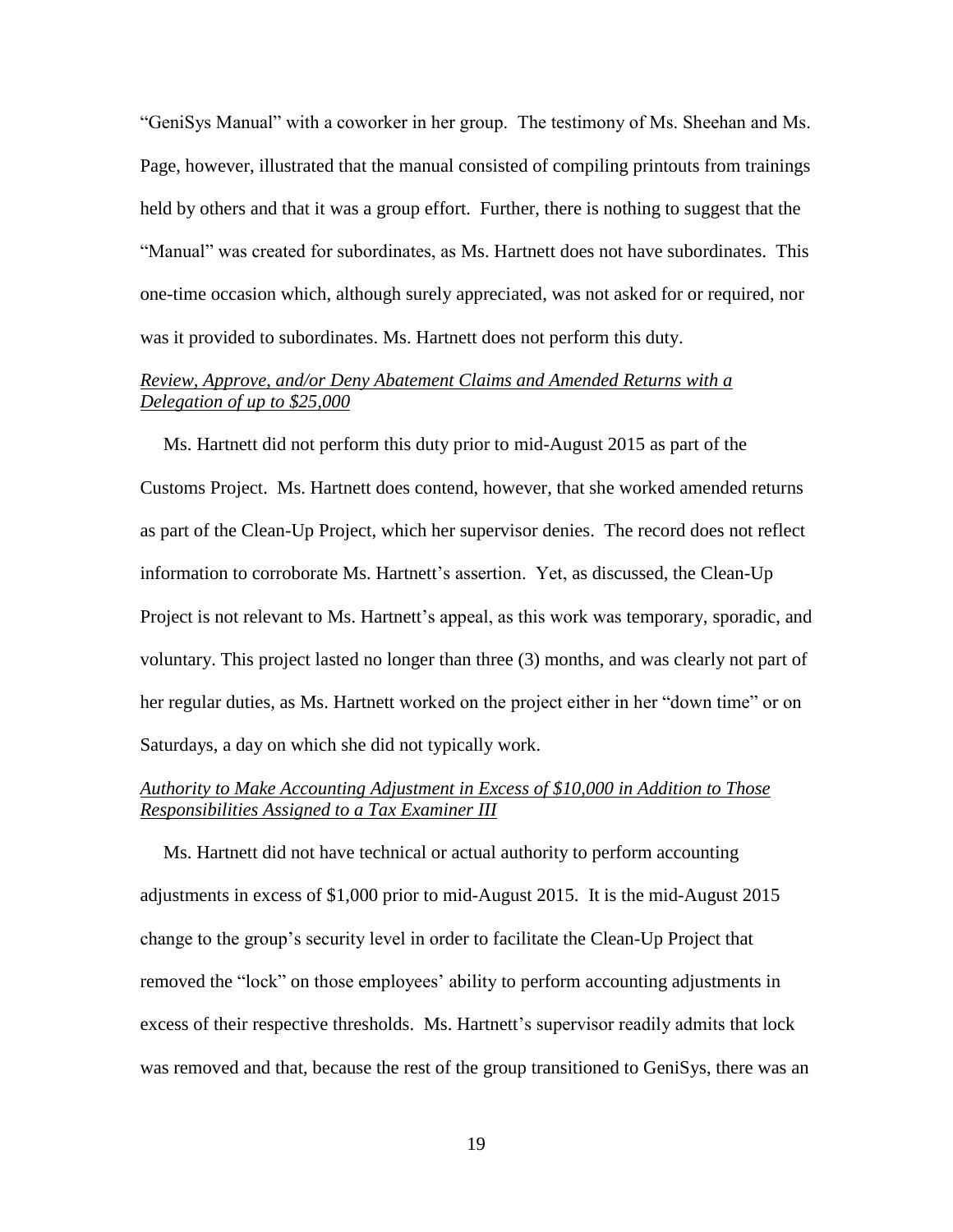oversight in failing to remove the higher security level for Ms. Hartnett when she no longer needed it to assist with the Clean-Up Project. Ms. Hartnett's supervisor denies, however, that Ms. Hartnett was ever given actual authority to perform accounting adjustments over her \$1,000 threshold. I credit her testimony.

 All witnesses testified that an accounting adjustment is a "change to a taxpayer's tax liability." Further, in Italiano v. Department of Revenue, 18 MCSR 367 (2005), a classification appeal in which a TE III was seeking to be reclassified as a TE IV, the

Commission concluded:

"Ms. Italiano argues that she had the authority to make accounting adjustments greater than \$10,000 because she issued NIAs and NOAs in excess of that amount. This argument is not valid. Karen Sheehan and Geralyn Page provided credible testimony explaining the difference between issuing an NIA or NOA on the one hand, and making an accounting adjustment on the other. As Ms. Sheehan explained, issuing NIAs and NOAs involves assessing a tax liability against a taxpayer. That differs from adjusting a tax liability – upwards or downwards – after the liability has been assessed." (emphasis added)

 Also of question is whether a refund is considered an accounting adjustment; however, where the threshold associated with amended returns or "refunds," \$25,000, and a separate and distinct threshold for accounting adjustments, \$10,000, exist within the level-distinguishing duties for the same title, TE IV, they cannot logically be the same thing.

 Ms. Hartnett testified that she performs accounting adjustments when she adjusts the interest down following an error by DIB. Ms. Sheehan testified that accounting adjustments are "775 transactions" in MassTax and agreed that adjusting the interest down based on an error by DIB would qualify as a 775 transaction. Ms. Hartnett testified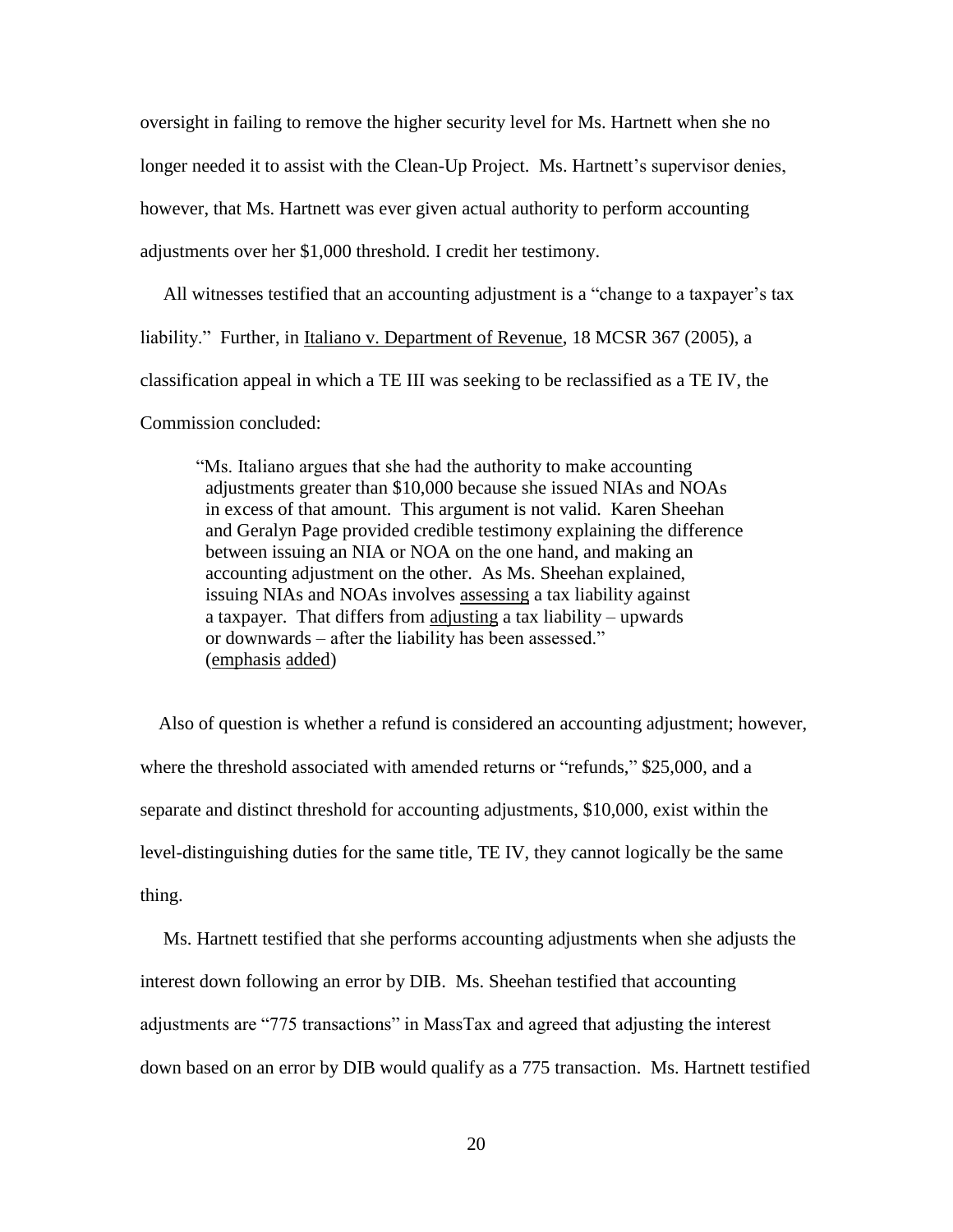that there were three (3) that she could recall but ultimately averring that she performed more than twenty (20) accounting adjustments over \$10,000 since mid-August 2015. DOR denies any such adjustments occurred and Ms. Hartnett did not provide documentation to substantiate this claim.

 After reviewing all of the relevant testimony and other evidence, I have concluded that Ms. Hartnett was not given permission to perform accounting adjustments in excess of \$10,000 as part of the Customs Project nor did she make any bona fide accounting adjustments over \$10,000.

# *Conducts Complex, Specialized Desk Audits that Involve Multiple Audit Issues with an NIA Delegation of Up to \$25,000 for FEU*

 Absent the \$25,000 NIA delegation, this duty is a TE III duty. Thus, even should I find that the Customs Project requires conducting complex, specialized desk audits that involve multiple audit issues, this duty falls squarely under Ms. Hartnett's expected duties as a TE III.

 Ms. Hartnett highlighted an NIA in the amount of over 1 million dollars. Although this is an impressive amount, the record reflects that this NIA is in no way indicative of the NIAs typically issued by Ms. Hartnett. Further, this NIA was not completed by Ms. Hartnett in a vacuum, but rather after much deliberation with her supervisor and her supervisor is the individual responsible for actually sending it to bill after the NIA was issued.

 The record reflects that from the time ISO stopped issuing the NIAs, Ms. Hartnett has only issued four (4) NIAs over her TE III threshold of \$10,000, one of which was the aforementioned 1-million-dollar NIA. Yet even of these four (4) NIAs, Ms. Hartnett's authority stems from the very important fact that unlike NIAs issued in her day-to-day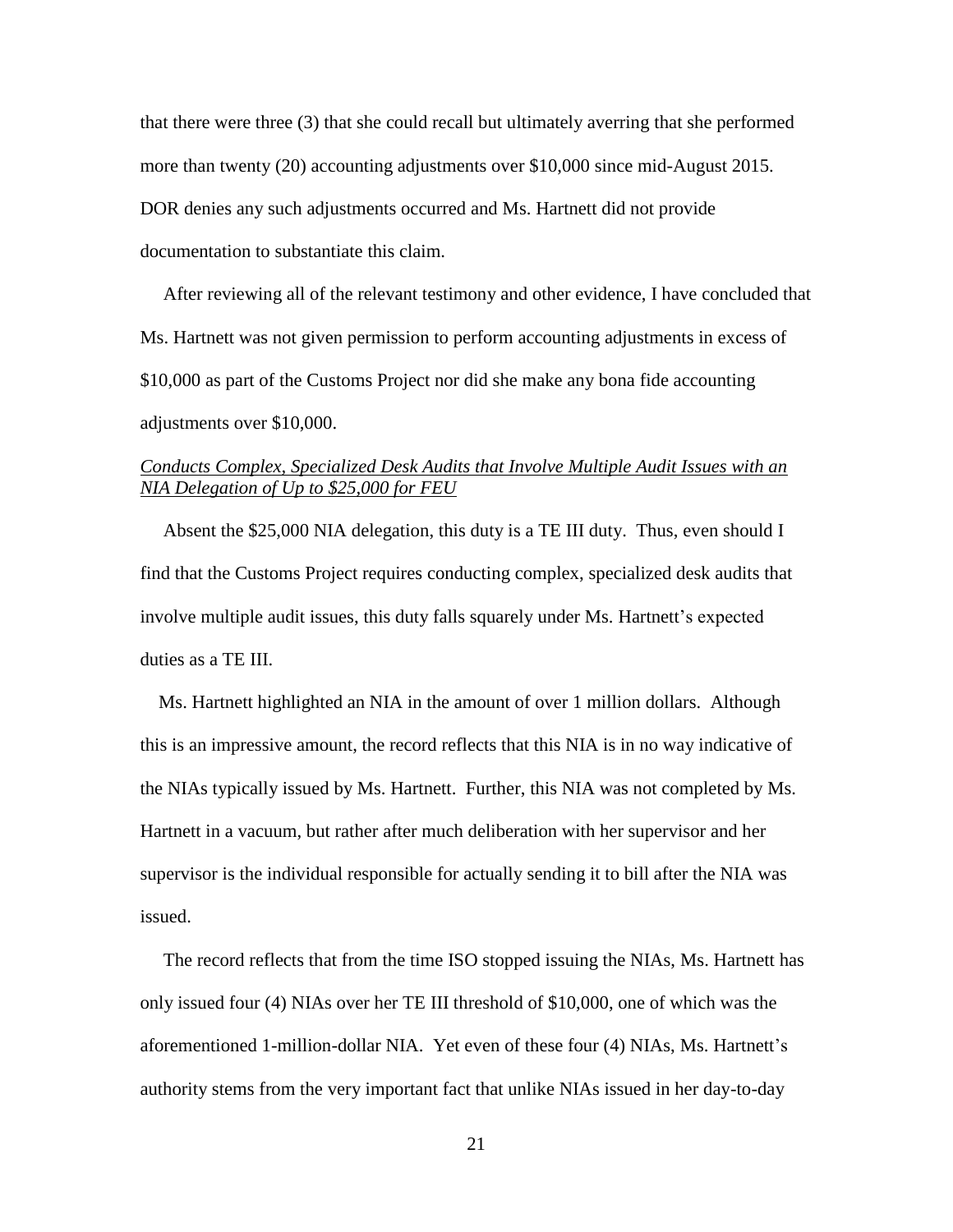work, Ms. Hartnett does not determine the underlying value of the item but rather receives the value from U.S. Customs. In fact, prior to August 2015, ISO, a technical group with no requirement of tax knowledge, created these NIAs from the same Customs information.

 Thus, Ms. Hartnett's ability to issue NIAs over her TE III \$10,000 threshold for NIAs related to the Customs Project is not indicative of the trust and responsibility contemplated by the TE IV LDD, but rather a clerical function formerly performed by non-TE staff. Further, even should the Commission find otherwise, the four (4) NIAs over \$10,000 issued by Ms. Hartnett in the last year constitute a negligible amount of time spent on this "duty."

 For all of the above reasons, Ms. Hartnett has not shown that she performs the duties of a TE IV more than fifty percent of the time. Accordingly, for all of the above stated reasons, the appeal under Docket No. C-16-137 is hereby *denied*.

Civil Service Commission

*/s/ Christopher Bowman* Christopher C. Bowman Chairman

By a vote of the Civil Service Commission (Bowman, Chairman; Camuso, Ittleman, Stein and Tivnan, Commissioners) on October 26, 2017.

Either party may file a motion for reconsideration within ten days of the receipt of this Commission order or decision. Under the pertinent provisions of the Code of Mass. Regulations, 801 CMR 1.01(7)(l), the motion must identify a clerical or mechanical error in this order or decision or a significant factor the Agency or the Presiding Officer may have overlooked in deciding the case. A motion for reconsideration does not toll the statutorily prescribed thirty-day time limit for seeking judicial review of this Commission order or decision.